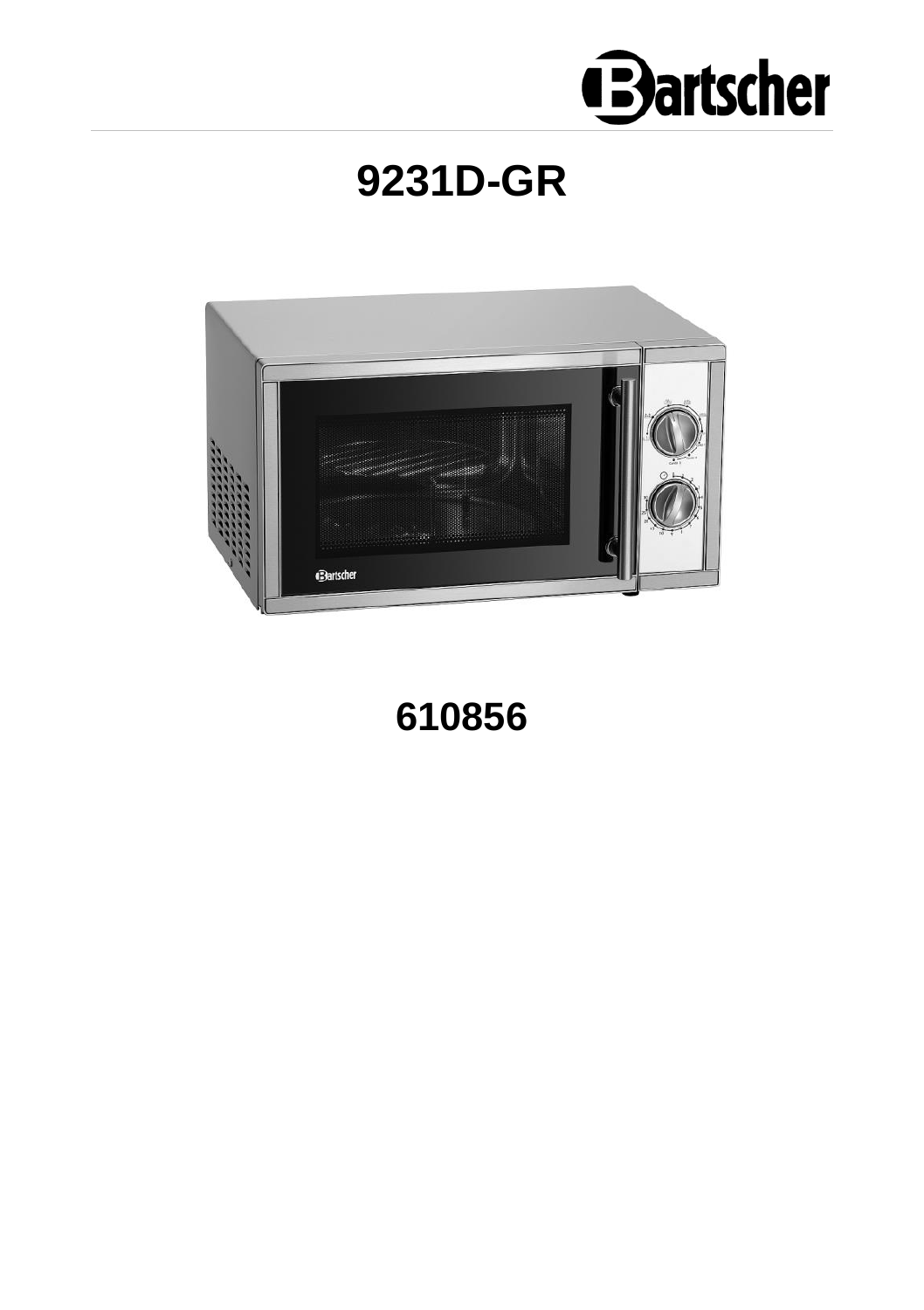Bartscher GmbH Franz-Kleine-Str. 28 D-33154 Salzkotten Germany

Phone: +49 5258 971-0 Fax: +49 5258 971-120 **Technical Support Hotline:** +49 5258 971-197 www.bartscher.com



Version: 1.0 Date of preparation: 2021-05-06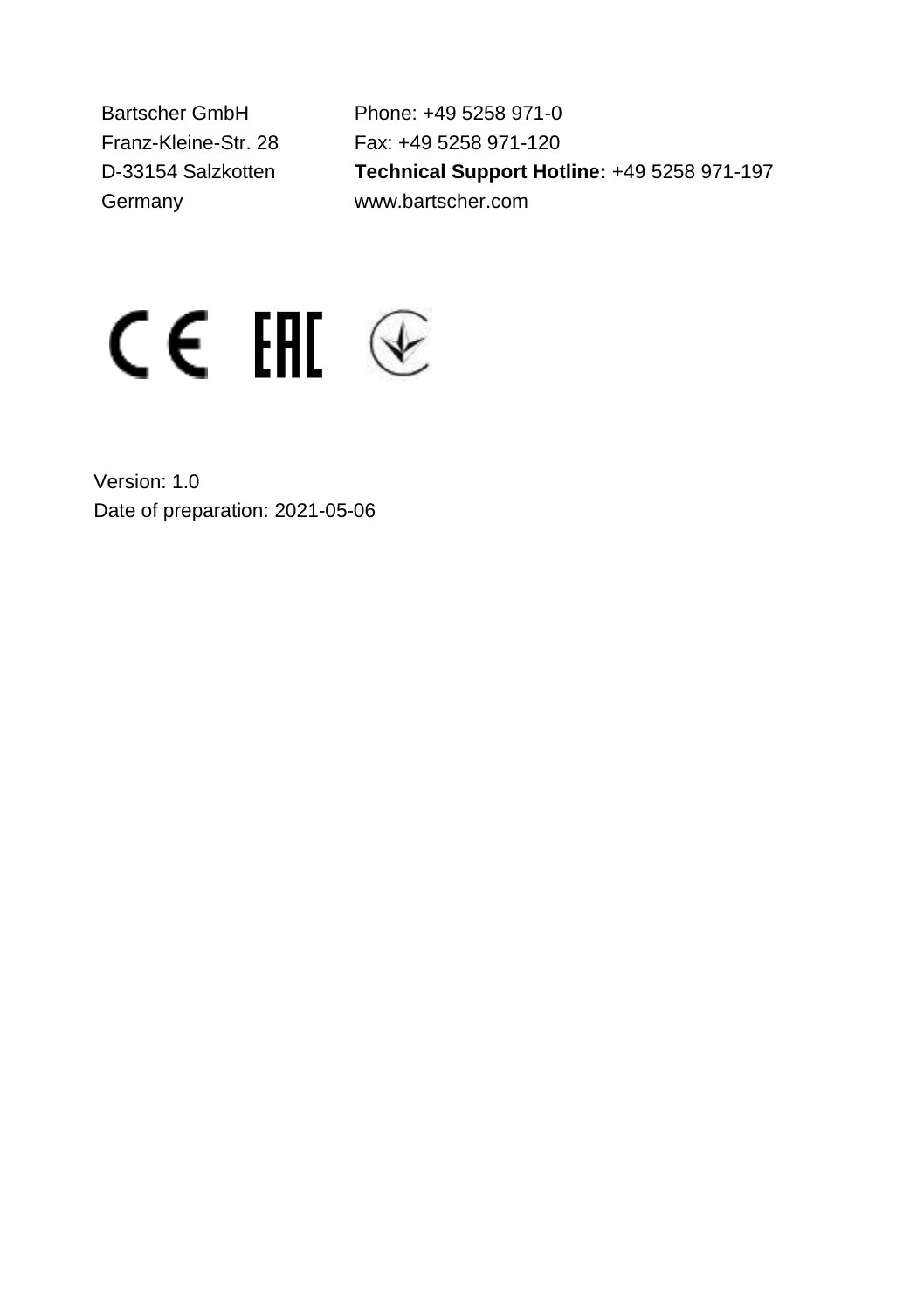# **Bartscher**

# **Original instruction manual**

| 1              |     |  |
|----------------|-----|--|
|                | 1.1 |  |
|                | 1.2 |  |
|                | 1.3 |  |
|                | 1.4 |  |
| 2              |     |  |
|                | 2.1 |  |
|                | 2.2 |  |
|                | 2.3 |  |
| 3              |     |  |
|                | 3.1 |  |
|                | 3.2 |  |
|                | 3.3 |  |
| 4              |     |  |
|                | 4.1 |  |
|                | 4.2 |  |
|                | 4.3 |  |
| 5              |     |  |
|                | 5.1 |  |
|                | 5.2 |  |
|                | 5.3 |  |
|                | 5.4 |  |
| 6              |     |  |
|                | 6.1 |  |
|                | 6.2 |  |
| $\overline{7}$ |     |  |
| 8              |     |  |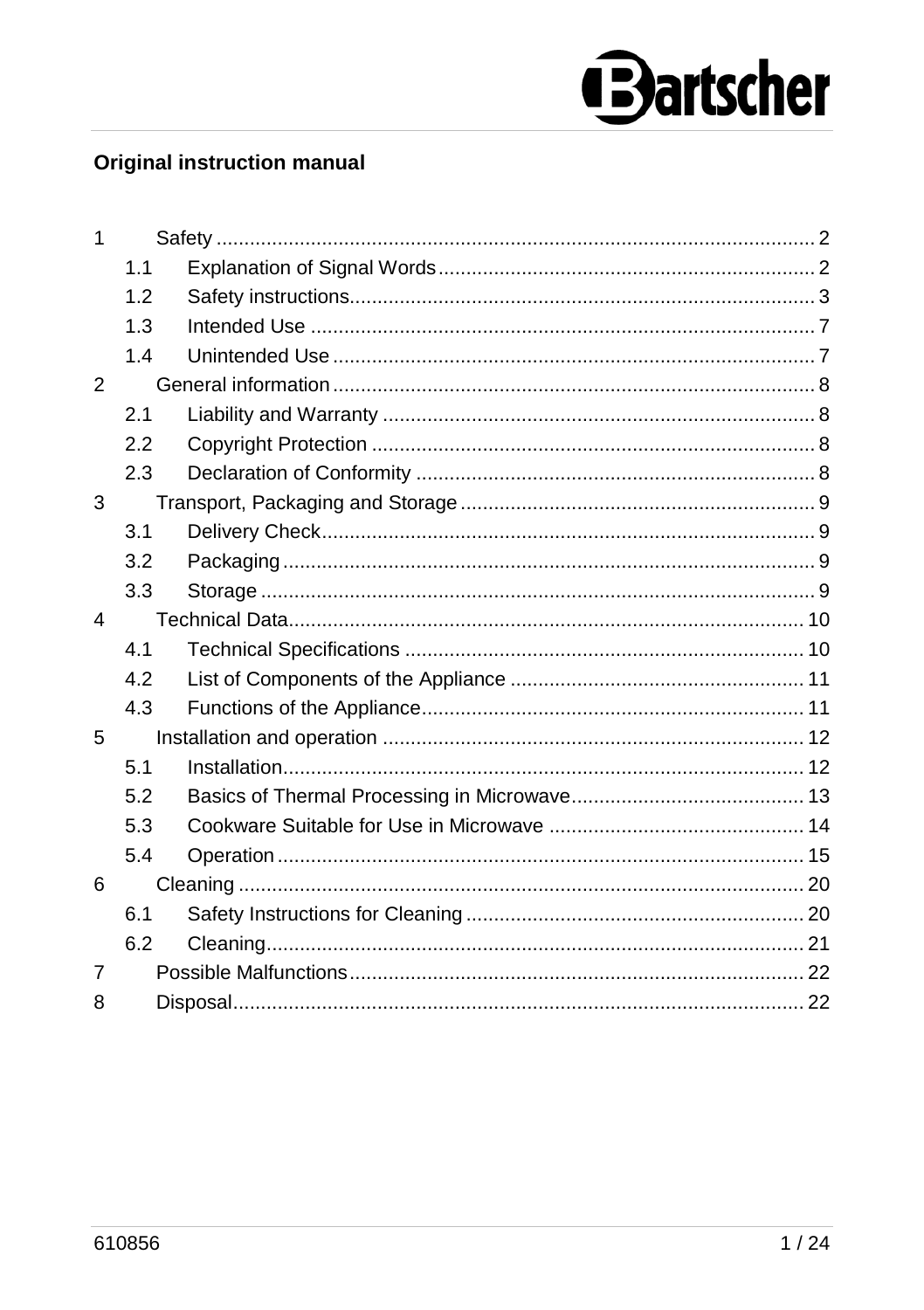# artscher

**Read this instruction manual before using and keep it available at all times!**

This instruction manual contains information about installation, operation and maintenance of the appliance and constitutes an important source of information and reference guide. The knowledge of all operational and safety instructions included in this manual is a prerequisite for safe and proper handling of the appliance. Additionally, accident prevention, occupational health and safety, and legal regulations in force in the area the appliance is used apply.

Before you start using the appliance, especially before turning it on, read this instruction manual in order to avoid personal injuries and property damages. Improper use may cause damage.

This instruction manual forms and integral part of the product and must be stored in an immediate vicinity of the appliance and be available at all times. The instruction manual should be transferred together with the appliance.

# <span id="page-3-0"></span>**1 Safety**

This appliance has been manufactured in accordance with technical standards currently in force. However, the appliance may be a source of hazards if used improperly or contrary to its intended purpose. All persons using the appliance must consider information included in this instruction manual and observe safety instructions.

# <span id="page-3-1"></span>**1.1 Explanation of Signal Words**

Important safety instructions and warning information are indicated in this instruction manual with appropriate signal words. You must strictly follow the instructions, to prevent accidents, personal injuries and property damages.

# **DANGER!**

The signal word **DANGER** warns against hazards that lead to severe injuries or death if the hazards are not avoided.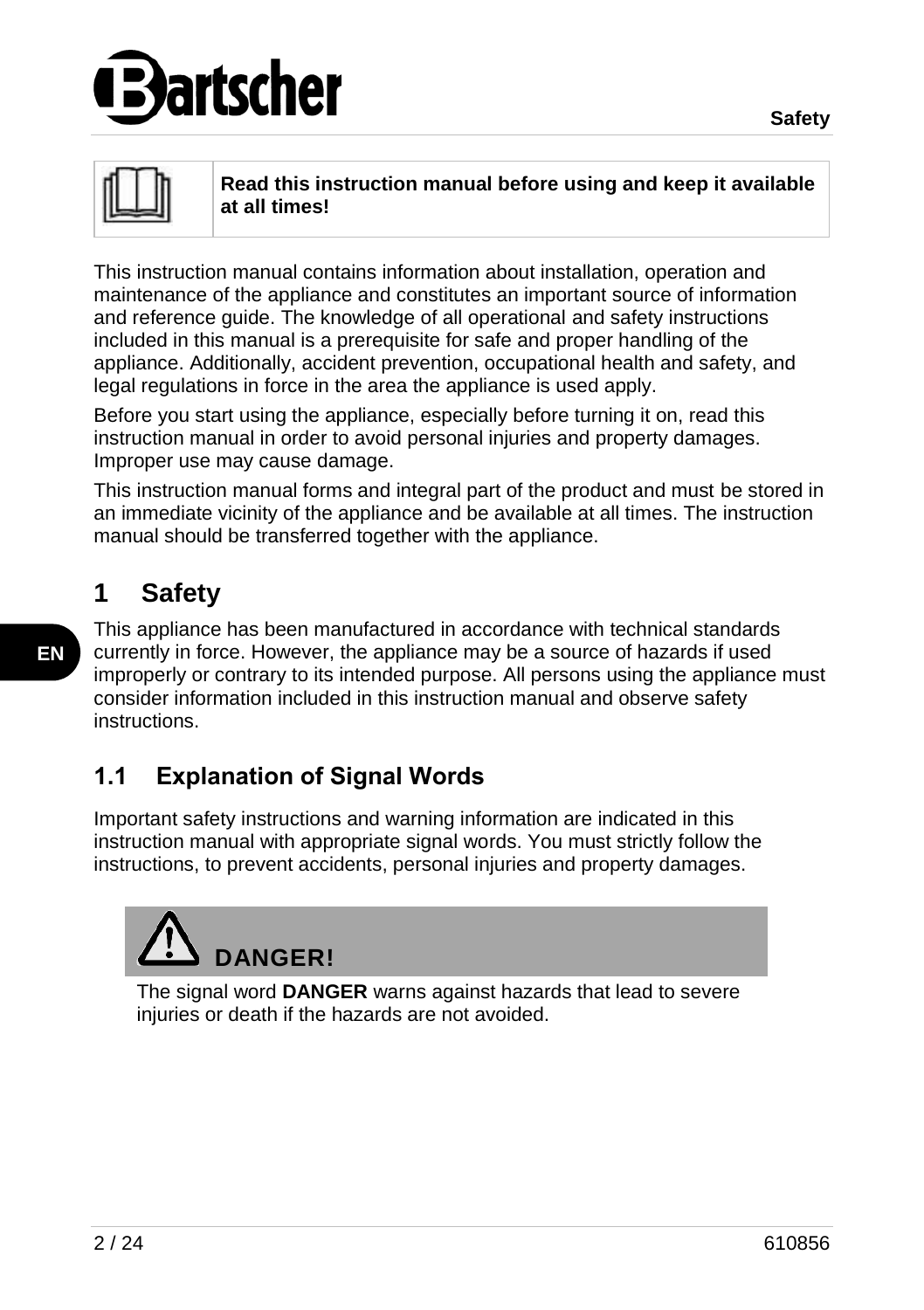

# **WARNING!**

The signal word **WARNING** warns against hazards that may lead to moderate or severe injuries or death if the hazards are not avoided.

# **CAUTION!**

The signal word **CAUTION** warns against hazards that may lead to light or moderate injuries if the hazards are not avoided.

# *IMPORTANT!*

The signal word **IMPORTANT** indicates possible property damages, which may occur if safety instructions are not observed.

# **NOTE!**

The symbol **NOTE** indicates subsequent information and guidelines for the user on usage of the appliance.

# <span id="page-4-0"></span>**1.2 Safety instructions**

## **Electrical Current**

- Too high a mains voltage or incorrect installation may cause electric shock.
- The appliance may be connected only if data on the rating plate correspond with the mains voltage.
- To avoid short-circuit, the appliance should be kept dry.
- If there are malfunctions during operation, disconnect the appliance from the power supply.
- Do not touch the appliance's plug with wet hands.
- Never take hold of the appliance if it has fallen into water. Immediately disconnect the appliance from the power supply.
- Any repairs or housing opening may be carried out by professionals and relevant workshops only.
- Do not transport the appliance, holding it by the power cord.
- Do not allow the power cord to come into contact with heat sources or sharp edges.
- Do not bend, pinch nor knot the power cord.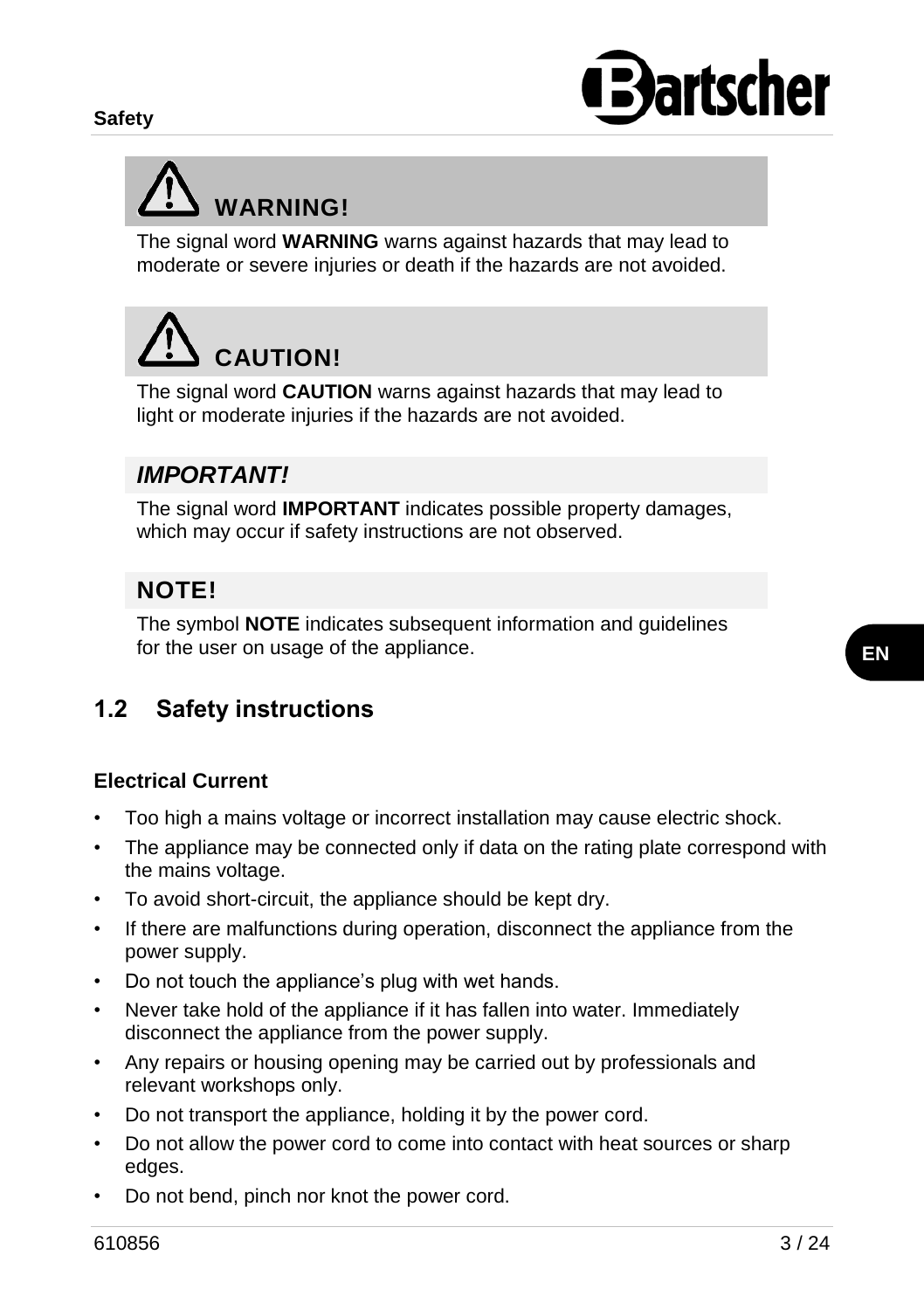# artscher

- Always completely unwind the power cord.
- Never place the appliance or other objects on the power cord.
- Always take hold of the plug to disconnect the appliance from the power supply.
- Check the power cord regularly for damage. Do not use the appliance if the power cord is damaged. If this cable is damaged, it must be replaced by customer service or a qualified electrician in order to avoid dangers.

#### **Flammable Materials**

- Never subject the appliance to contact with high temperature sources, e.g.: oven, furnace, open flame, heat generating devices, etc.
- To avoid fire hazard, clean the appliance regularly.
- Do not cover the appliance with, e.g., aluminium foil or cloths.
- Use the appliance only with materials designated to this end and with correct temperature settings. Materials, groceries and left-overs remaining in the appliance may catch fire.
- Never use the appliance near flammable or inflammable materials, e.g.: petrol, spirit, alcohol, etc. High temperature triggers evaporation of these materials, and, as a result of contact with sources of ignition, an explosion may occur.
- In case of fire, disconnect the appliance from the power supply before attempting suitable fire-extinguishing actions.
	- Never attempt to extinguish fire with water if the appliance is connected to the power supply. Following extinction of fire, ensure sufficient fresh air inflow.

# **Fire or Explosion Hazard**

- Do not place any objects inside the appliance (cookbooks, sponges, etc.). Sudden activation of the appliance can cause damage to such objects, and even burn them.
- When heating or cooking food products in containers from flammable materials such as plastic or paper, remain near the appliance as there is a risk of the appliance overheating.
- If objects in the device catch fire, leave the door closed, turn the appliance off and remove the plug from its socket orR flip the main circuit breaker switch.
- Do not use metallic pots, pans or covers. Metal may lead to sparks in the cooking chamber. Use only dishes resistant to high temperatures, designed for use in microwave ovens (see sec. 5.3). Risk of fire!
- Do not prepare food products and beverages in closed or sealed containers. Such containers may crack inside the device or injure the user when being opened!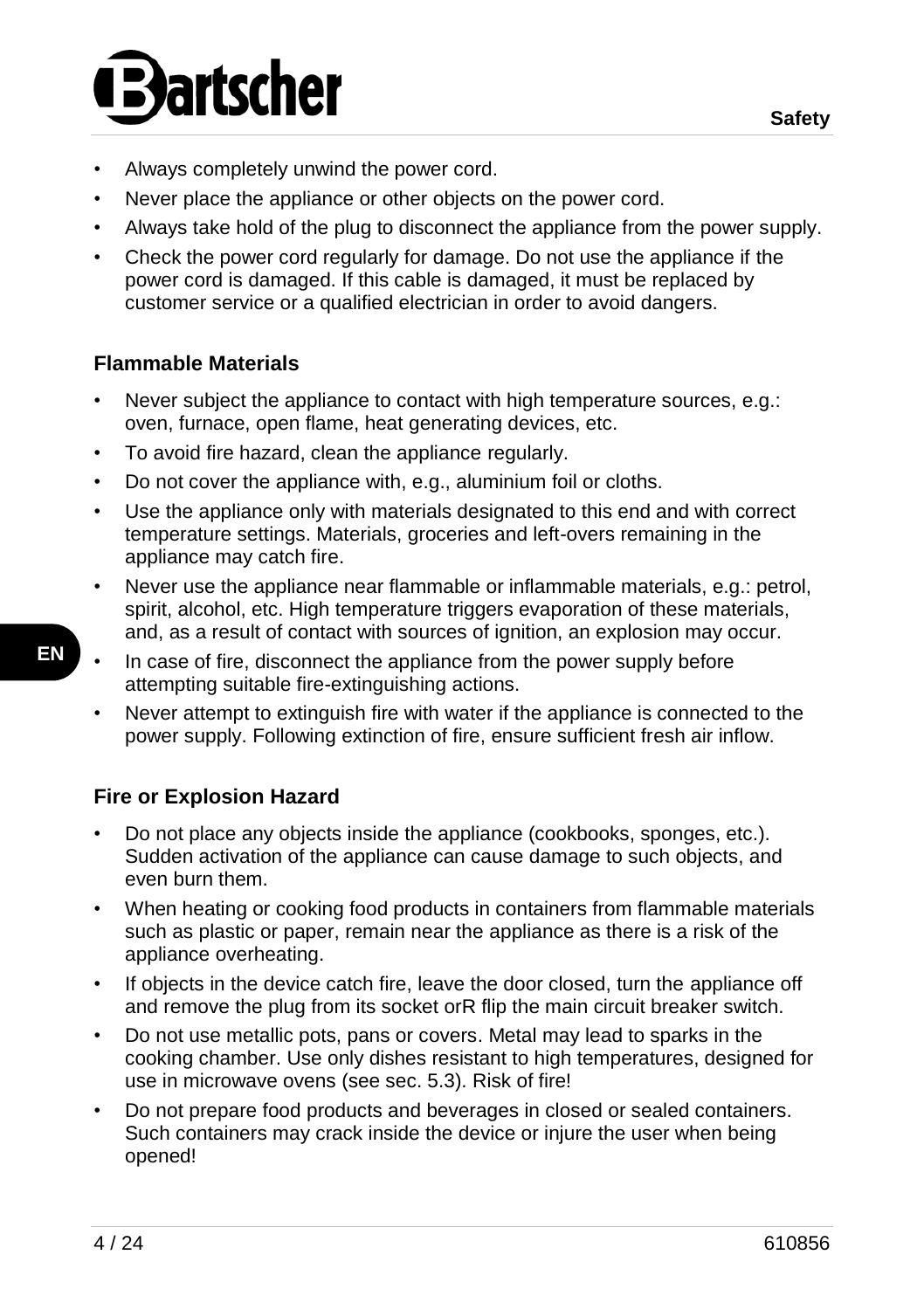#### **Safety**



- Do not use the appliance for preparation of fresh or hard-boiled eggs, either in shell or peeled, as eggs may explode.
- Food products with thick skins, such as potatoes, pumpkins, apples or chestnuts, should be pierced prior to heating.
- Do not place solutions inside containing water, oil or grease, as such a mixture may explode.

#### **Safety of Microwave Oven Operation**

- Do not fry any food products in the appliance. Hot oil can lead to skin burns and/or damage to the appliance.
- Food products prepared in the appliance are heated unevenly. Also, containers are usually hotter than the food products inside. Carefully check the temperature of food products, especially those prepared for children. Risk of burns!
- During the heating of liquids in the microwave oven it is possible that the liquid may reach boiling temperature without externally visible bubbling. For this reason, special care must be taken when handling the container. Even a light bump, e.g. when removing the liquid from the device, may lead to spillage. Risk of burns!
- For that reason avoid using tall, narrow containers with a thin neck.
- Place a spoon (only in exceptional cases use a metallic one) or glass stirrer in the beverage, then place the dish in the center of the rotating tray. Stir the liquid prior to heating and after half the heating time has elapsed. After heating: wait for a moment, carefully stir the liquid, then remove from the cooking chamber.
- As food prepared in the microwave is heated unevenly, the contents of children's bottles must be mixed thoroughly - optimally by shaking – then, before giving the bottle to the child, check the temperature of the food. **Prior to heating food remove the bottle cap and nipple!**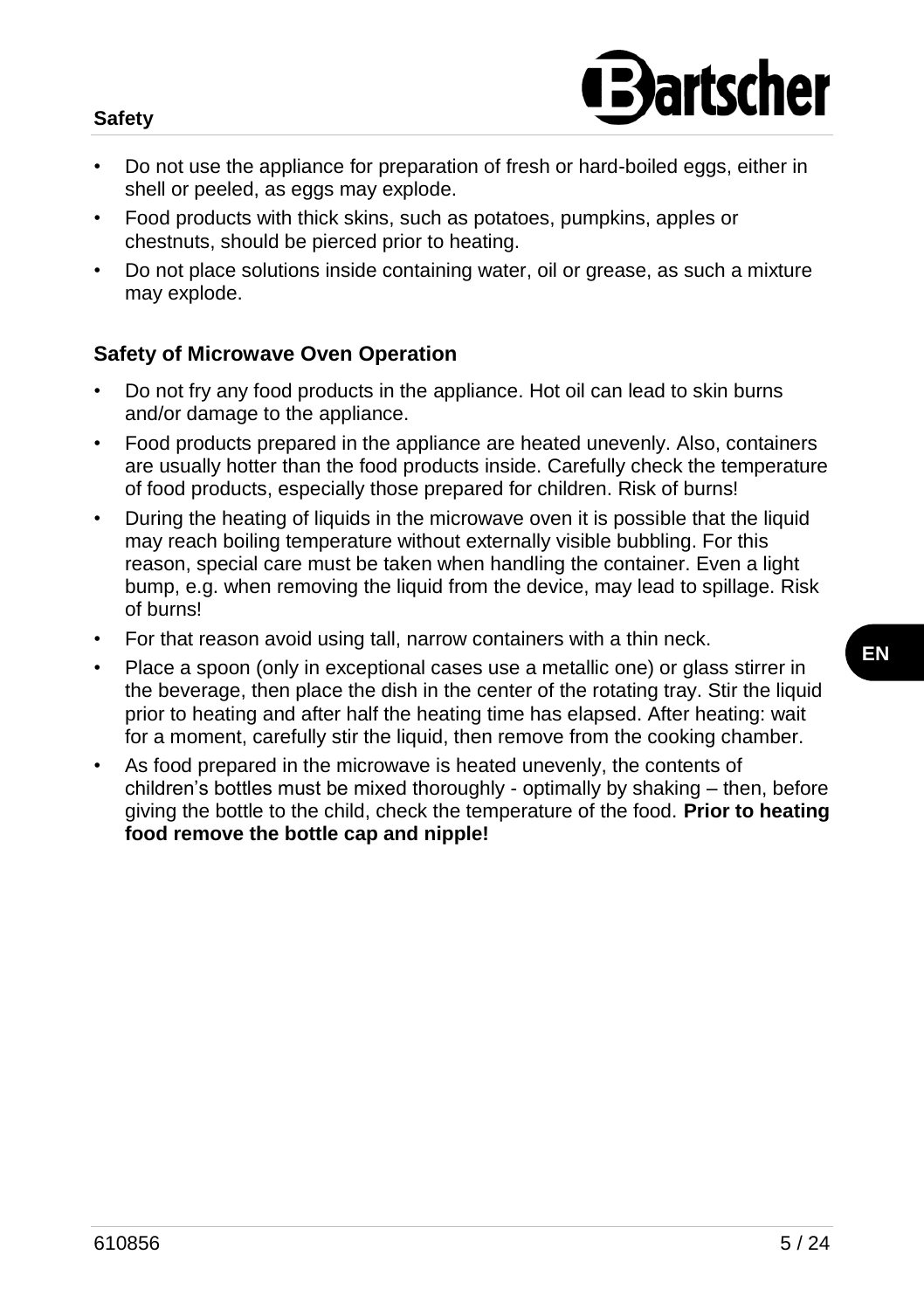

#### **Microwave Radiation Hazard!**

Exposure to microwave radiation may cause bodily injury. To avoid the effects of this risk, follow the safety instructions presented below:

- Do not turn the microwave oven on when the door is open, as the appliance may emit an excess of damaging electromagnetic waves.
- Never change the safety locks!
- It is extremely important to not damage the door and that it can be closed properly. Example of damage to the door which may be unsafe include the following:
	- warping and indentations,
	- cracked and/or properly secured hinges and screws,
	- damaged door seals,
	- cracked glass pane,
	- damaged locking elements.
- The space between the door and the appliance must be free of foreign objects.
- Door seals must be tight and clean, as dirt and damage may allow electromagnetic waves to escape from the microwave oven. Take care to prevent buildup of any residues (e.g. cleaning agents, dust, grease, etc.).

#### **Operating personnel**

- The appliance can be used by children of 8 years old and older, as well as by people with reduced physical, sensory or mental abilities and those with limited experience/knowledge as long as they are under supervision or have been instructed on safe use of the appliance and possible risks. Children should not play with the appliance.
- Do not leave the appliance unattended in the presence of children.

#### **Improper Use**

- Unintended or prohibited use may cause damage to the appliance.
- The appliance may only be used when its technical condition is flawless and allows for safe operation.
- The appliance may only be used when all connections are executed according to rules of law in force.
- The appliance may only be used when it is clean.
- Use only original spare parts. Never attempt to repair the appliance on your own.
- Do not introduce any changes in the appliance nor modify it.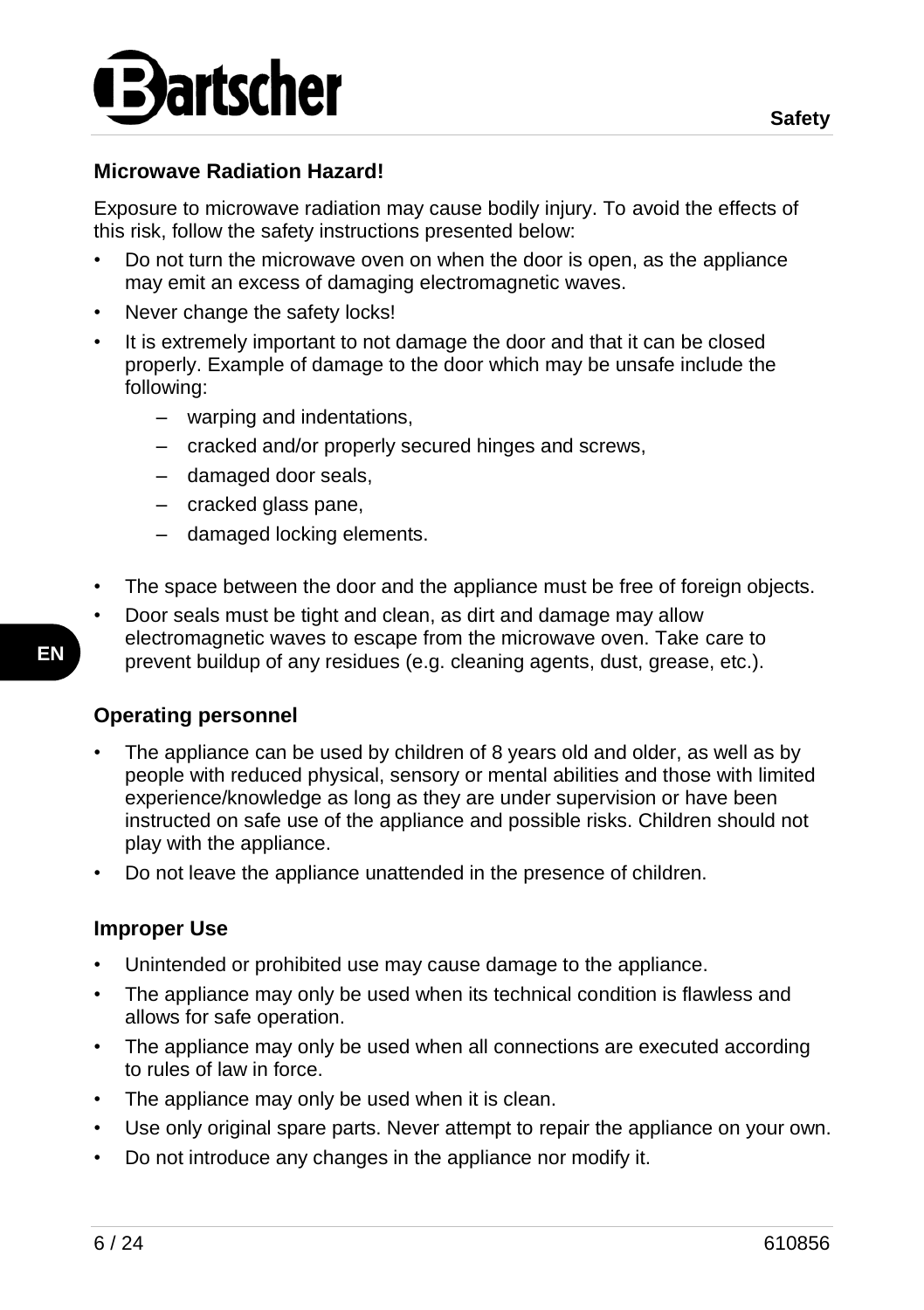

# <span id="page-8-0"></span>**1.3 Intended Use**

As described below, every use of the appliance for a purpose differing and/or diverging from its intended standard use, is prohibited and considered to be an unintended use.

The following is an intended use:

– preparing, heating-up, grilling and defrosting foods with the use of suitable cookware.

This appliance is intended for use in households and similar places, e.g.:

- in employee canteens in shops, offices, and similar areas;
- on farms;
- by customers in hotels, motels, and other typical accommodation establishments;
- in lodging-houses.

# <span id="page-8-1"></span>**1.4 Unintended Use**

An unintended use may lead to personal injuries or property damages caused by hazardous voltage, fire or high temperature. The appliance may only be used to perform tasks described in this instruction manual.

The following is an unintended use:

- for industrial and laboratory needs,
- as a storage compartment (e.g., for cookware/dishes),
- drying paper, textiles or other flammable materials,
- heating/heating up flammable, harmful, and quickly evaporating liquids or materials, etc.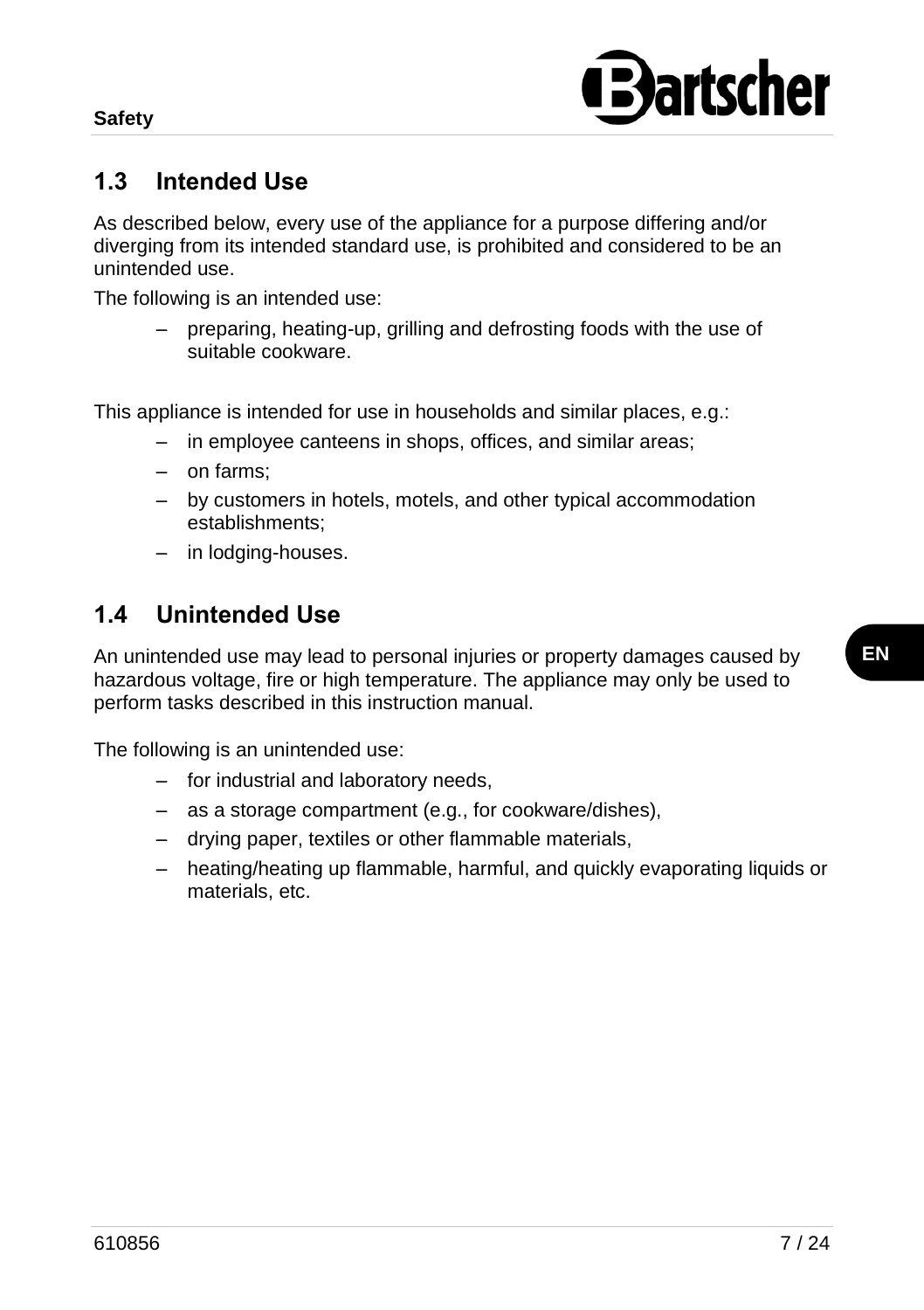

# <span id="page-9-0"></span>**2 General information**

# <span id="page-9-1"></span>**2.1 Liability and Warranty**

All information and instructions in this instruction manual account for legal regulations in force, current level of technical engineering knowledge as well as our expertise and experience, developed over the years. If special models or additional options are ordered, or state-of-the-art technical solutions were implemented, the actual scope of delivery of the appliance may, in some circumstances, differ from descriptions and numerous drawings in this instruction manual.

The manufacturer is not liable for any damages nor faults stemming from:

- failure to observe instructions,
- unintended use,
- technical alterations introduced by the user,
- usage of unapproved spare parts.

We reserve the right to introduce technical modifications to the product, intended for improvement of the appliance and its performance.

# <span id="page-9-2"></span>**2.2 Copyright Protection**

This instruction manual, and texts, drawings and images included in it, as well as its other components are copyright protected. It is prohibited to reproduce this instruction manual (including its excerpts), in any form and by any means, and to use and/or transfer its content to third parties without manufacturer's written permission. Violation of the above results in obligation to pay compensation. We reserve the right to claim further damages.

# <span id="page-9-3"></span>**2.3 Declaration of Conformity**

The appliance meets the currently applicable standards and guidelines of the European Union. We confirm the above in the EC Declaration of Conformity. We may provide relevant Declaration of Conformity upon request.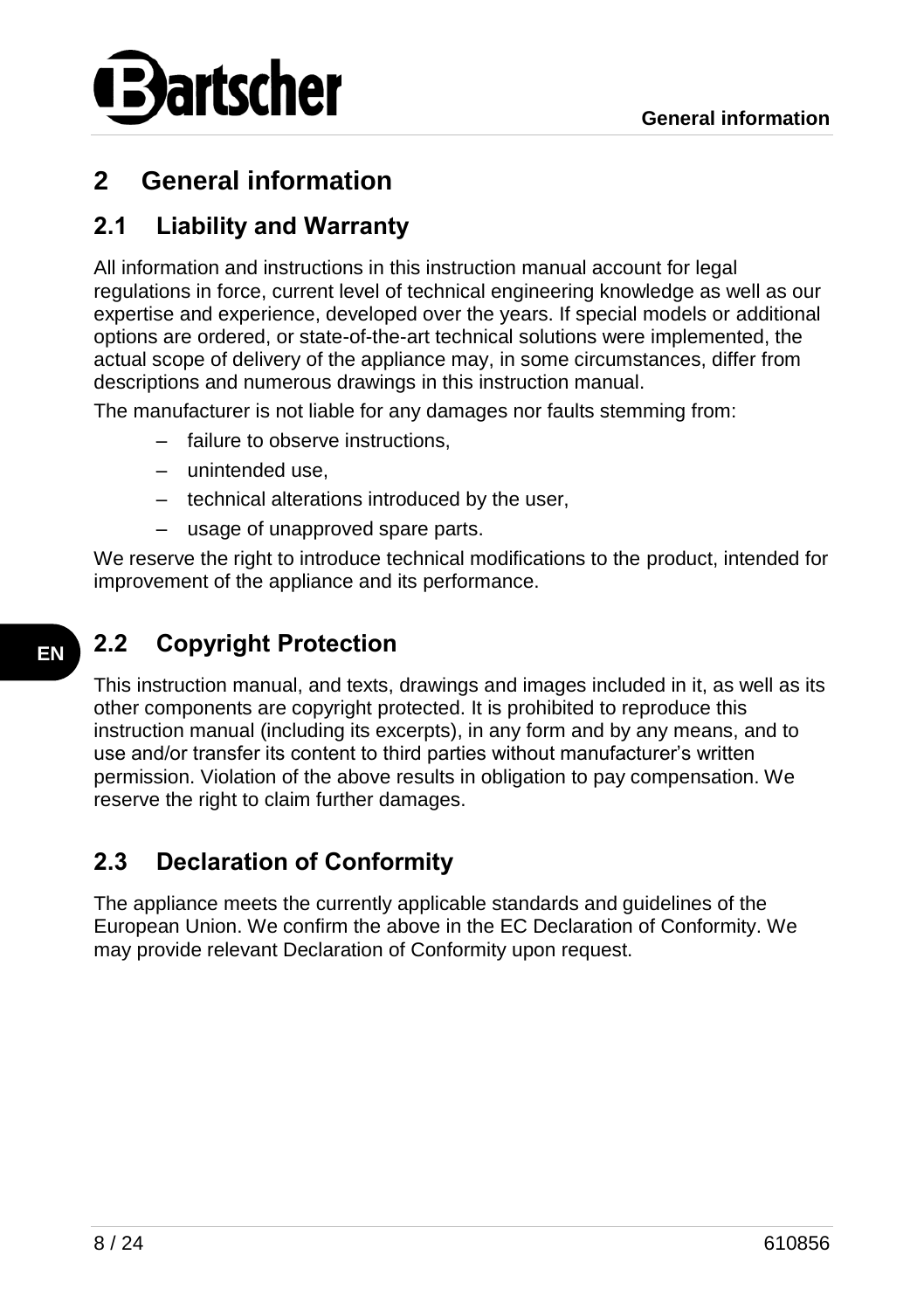

# <span id="page-10-0"></span>**3 Transport, Packaging and Storage**

# <span id="page-10-1"></span>**3.1 Delivery Check**

Immediately upon reception, check the delivery for completeness and possible shipping damage. In the case of visible transport damage refuse to accept the appliance or accept it conditionally. Mark and note the scope of damage in shipping documents/consignment list of the shipping company and lodge a complaint. Concealed damage must be reported immediately upon its discovery, as compensation claims may only be filed within applicable time limits.

If you find that parts or accessories missing, please contact our Customer Service Department.

# <span id="page-10-2"></span>**3.2 Packaging**

Do not dispose of the appliance cardboard box. It may be used to store the appliance when relocating or when shipping the appliance to our service point in the case of any damages.

The packaging and its elements are made of recyclable materials. Particularly, these are: plastic films and bags, cardboard box.

When disposing of the packaging, observe applicable domestic regulations. Recyclable packaging materials should be recycled.

## <span id="page-10-3"></span>**3.3 Storage**

Leave the packaging closed until installation of the appliance; observe external indications concerning method of placing and storage. Store the packaging in the following conditions only:

- in closed rooms;
- in dry and dust-free surrounding;
- away from aggressive agents;
- in a location protected against sunlight;
- in a location protected against mechanical shocks.

In the case of extended storage (over three months), make sure you check the condition of the packaging and the parts regularly. If needed, replace the packaging with a new one.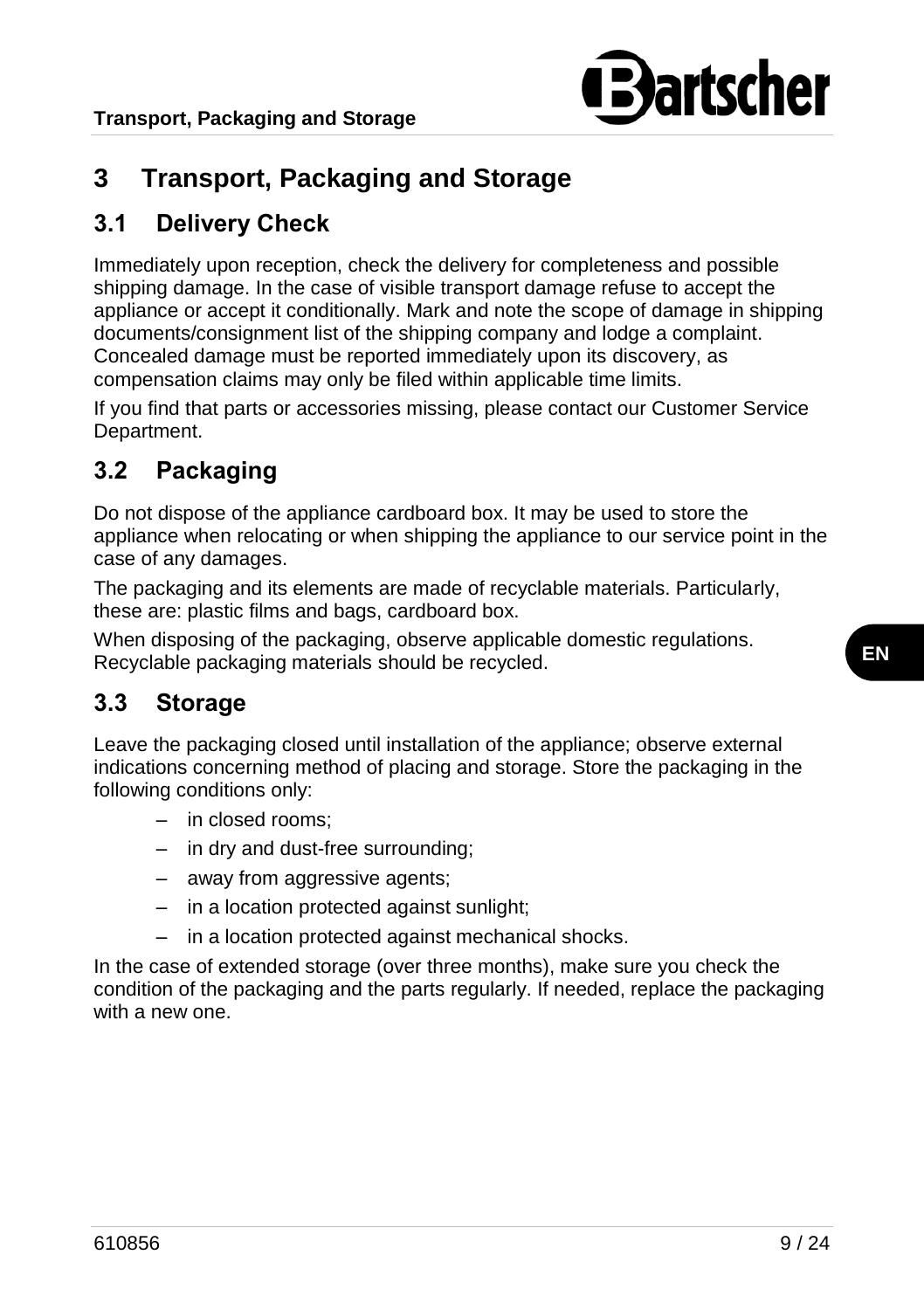

# <span id="page-11-0"></span>**4 Technical Data**

## <span id="page-11-1"></span>**4.1 Technical Specifications**

| Name:                                                | Microwave 9231D-GR               |  |
|------------------------------------------------------|----------------------------------|--|
| Article number:                                      | 610856                           |  |
| Material:                                            | stainless steel   steel, painted |  |
| Thermal processing chamber material:                 | stainless steel                  |  |
| Rotary plate material:                               | glass                            |  |
| Diameter of rotary plate, in mm:                     | 270                              |  |
| Microwave output, in W:                              | 900                              |  |
| Grill output, in W:                                  | 1000                             |  |
| Number of magnetrons:                                | 1                                |  |
| Number of power output levels:                       | 9                                |  |
| Volume, in I:                                        | 23                               |  |
| Chamber dimensions ( $W \times D \times H$ ), in mm: | 315 x 312 x 198                  |  |
| Time setting, up to, in min.:                        | 30                               |  |
| Connected load:                                      | 1,4 kW   230 V   50 Hz           |  |
| Dimensions (W $\times$ D $\times$ H), in mm:         | 483 x 405 x 279                  |  |
| Weight, in kg:                                       | 15,4                             |  |

We reserve the right to implement technical modifications.

#### **Version / Characteristics**

- Functions: heating-up, defrosting, grill (may be combined)
- Control: electronic, knob
- Timer
- Rotary plate
- Internal lighting
- The set includes: 1 grill grate, Ø189 mm, H 79 mm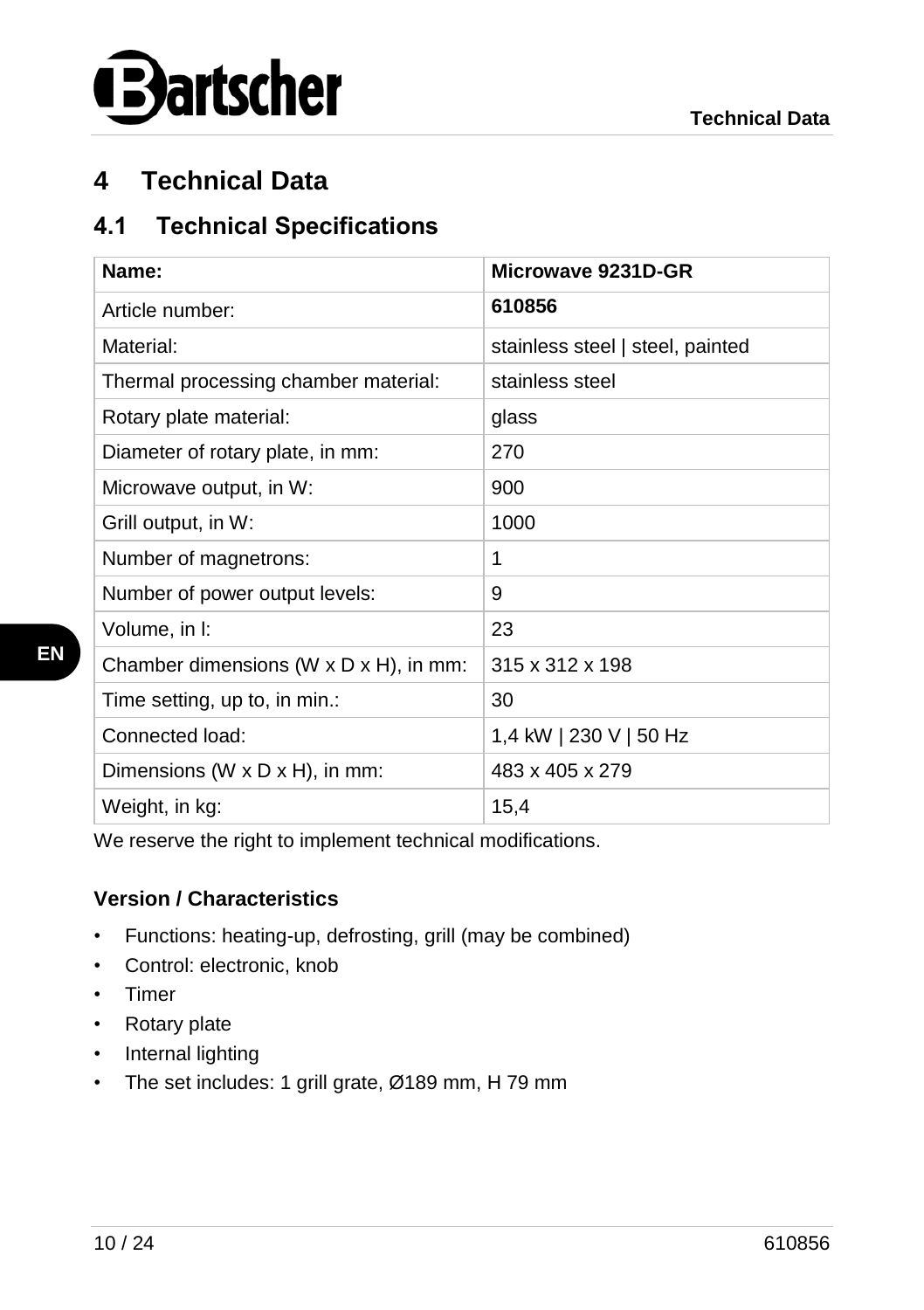

# <span id="page-12-0"></span>**4.2 List of Components of the Appliance**



- 1. Door safety lock system 2. Door handle
- 3. Door with sight glass 4. Ventilation openings
- 
- 
- 
- 11. Control panel
- 
- 
- 5. Housing 6. Grill heater
- 7. Roller ring 8. Rotary plate
- 9. Grill grate 10. Internal lighting

#### <span id="page-12-1"></span>**4.3 Functions of the Appliance**

The microwave is designed for heating-up, defrosting and grilling foods with the use of cookware suitable for use in microwave. With the use of suitable rotary controllers you may set output and time, as required for a given dish.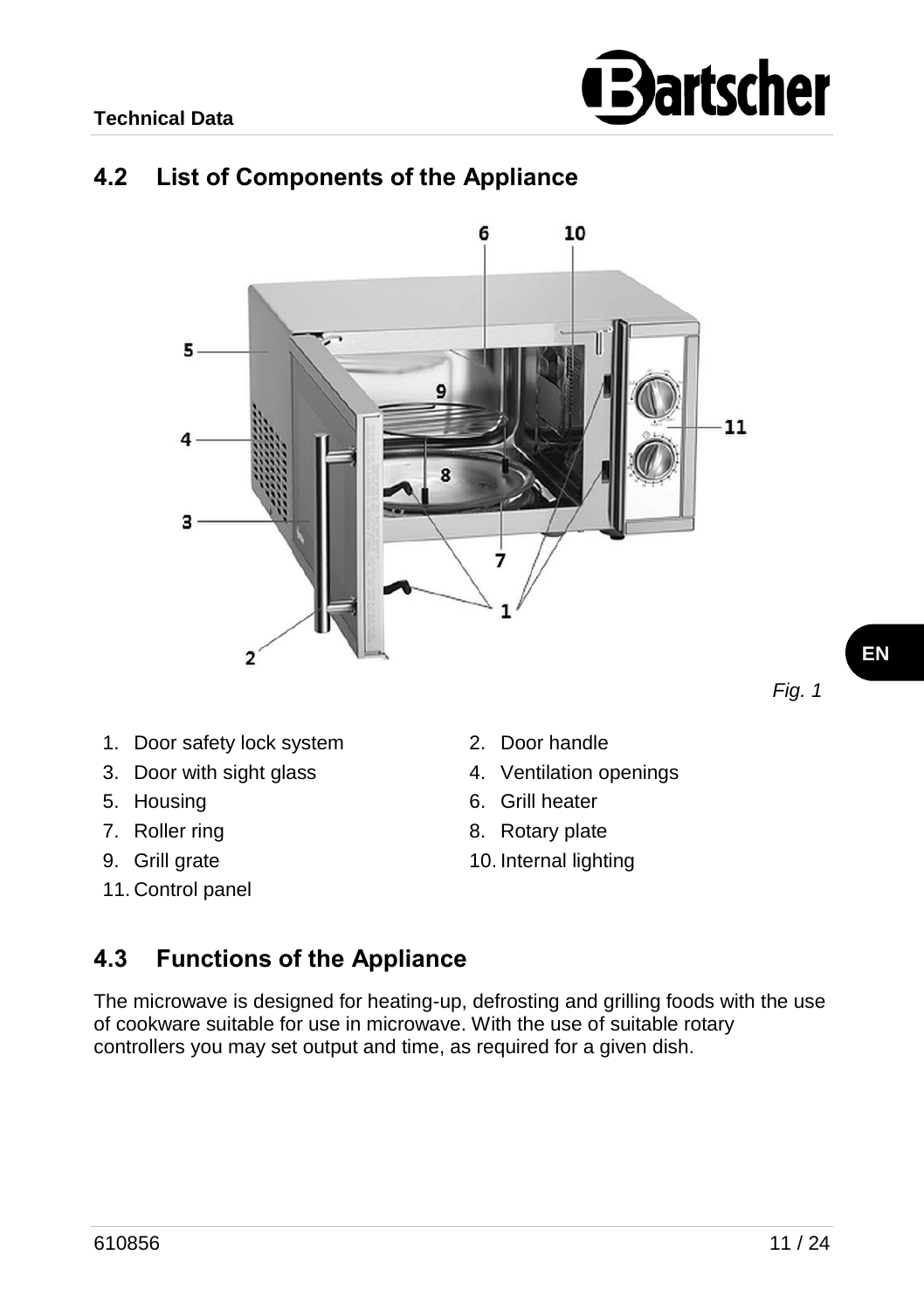

# <span id="page-13-0"></span>**5 Installation and operation**

### <span id="page-13-1"></span>**5.1 Installation**

#### **Unpacking / Positioning**

• Unpack the appliance, remove all external and internal packaging elements and shipment safeguards.



#### **Choking hazard!**

Prevent children from accessing package materials, for instance: plastic bags and EPS.

- If the appliance is covered with a protective film, remove it. Remove the film slowly, so no glue residues are left. Remove any glue residues with the use of a suitable solvent.
- Be careful not to damage the rating plate and warning labels fixed on the appliance.
- **Never** place the appliance in humid or wet environment.
	- Place the appliance in a way making the connections easily accessible, so that they may be quickly disconnected if such a need arises.
- The appliance should be placed on surfaces that are:
	- even, with sufficient bearing capacity, resistant to water, dry and resistant to high temperatures:
	- sufficiently large, and thus enabling usage of the appliance with no problems;
	- easily accessible;
	- well ventilated.
- Maintain sufficient clearance from table edges. The appliance might turn over and fall down.
- To ensure proper functioning, the device must have sufficient ventilation.
- Never block the ventilation ducts!
- It is necessary to maintain the following safe distances:
	- above the device: 20 cm
	- at rear of device: 10 cm
	- at sides of device: 5 cm.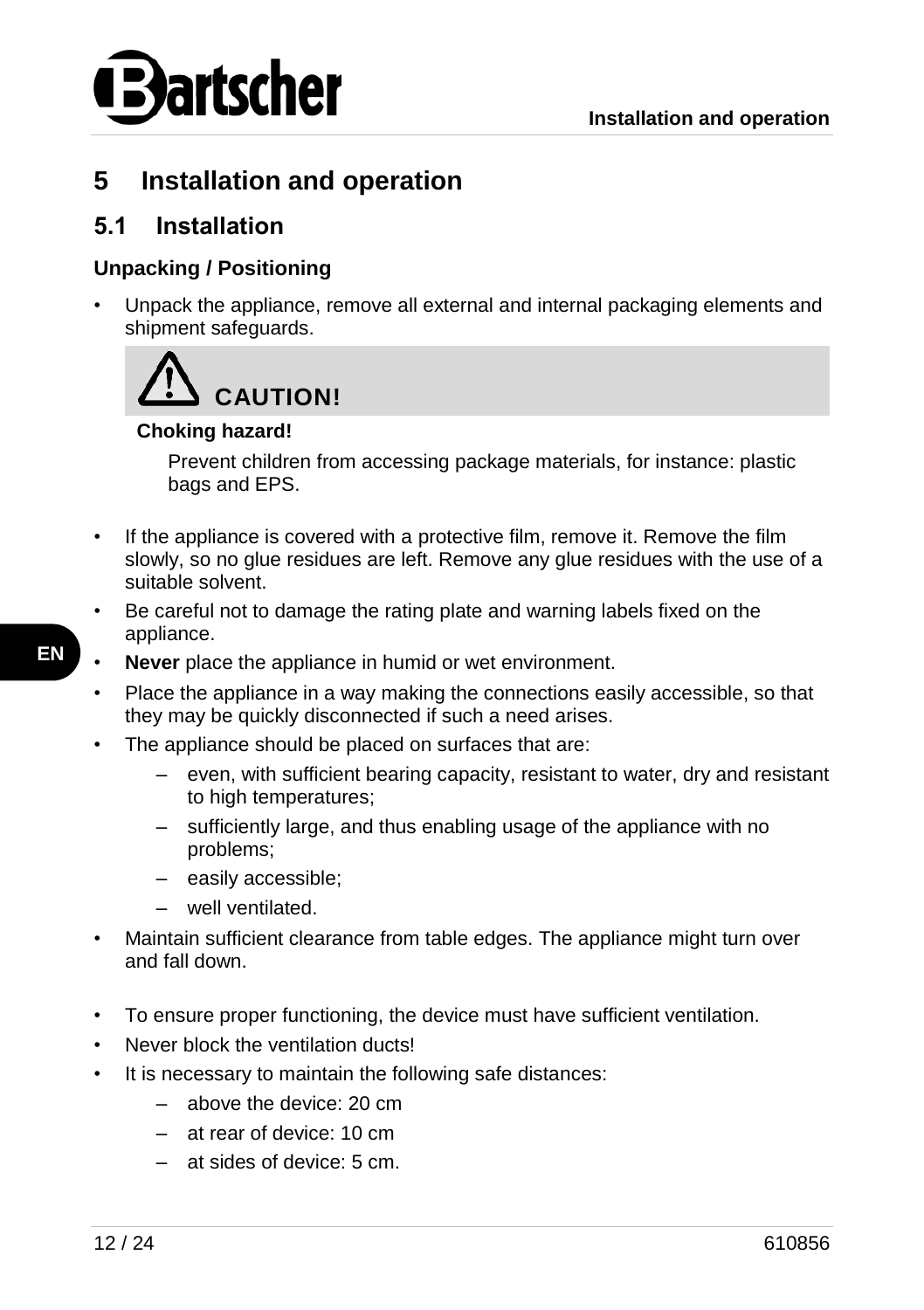#### **Installation and operation**

• The device must remain a minimum distance of 2 m from radios, televisions, and other such electronics in order to avoid interference with the signal reception.

#### **Power supply connection**

- Verify if technical data of the appliance (see rating plate) correspond with the local electric power grid specification.
- Connect the appliance to a single, properly grounded mains socket with protective contact. Do not connect the appliance to a multi-socket.
- The power cord should be laid in a way preventing anyone from threading on it or tripping against it.

#### <span id="page-14-0"></span>**5.2 Basics of Thermal Processing in Microwave**

Instead of traditional heat sources, a microwave oven applies an electron lamp which emits electromagnetic waves. These waves, like radio waves, are invisible but their effects can be observed. Such waves can pass through materials such as glass, porcelain, artificial materials and paper. As these materials do not contain water, grease or oil, they are not heated by the microwaves. Simply put, the microwaves directly reach the food product, causing molecules of water, grease and oil to vibrate; friction results in the creation of heat which is used for defrosting, heating or cooking. During cooking with microwaves, heat remains inside the product being prepared, in opposition to the processes of boiling or grilling in which heat enters the food from the outside. If the device is not damaged, energy created by the microwaves remains inside the device and does not pose a threat to the user.

- Carefully place food products to be cooked inside the microwave oven, with larger pieces at the outer edges.
- Remember the cooking time. It is best to at first set the shortest possible time and then lenghten cooking time as necessary. Excessive cooking time may cause the food product to smoke or catch fire.
- Cover food products during cooking. This will ensure even cooking and prevent splattering.
- Turn food products over while cooking. This will speed up the process of cooking such products as chicken or hamburgers. Large products, such as a roast, should be turned over at least once.
- Such dishes as dumplings should, after half of the cooking time has elapsed, be turned over, moved from the top to bottom, moved from the outside to the inside, etc.

**artscher**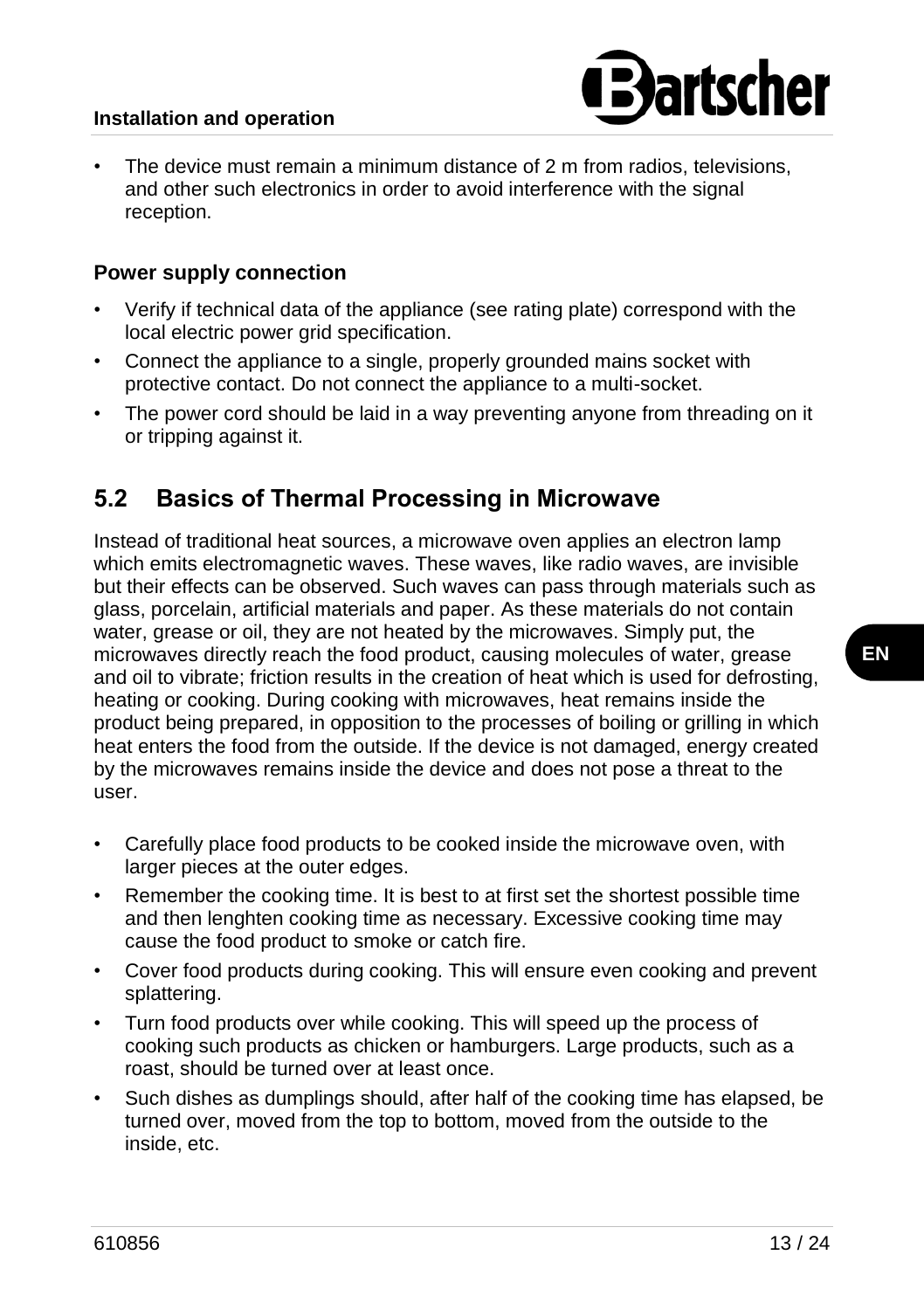

## <span id="page-15-0"></span>**5.3 Cookware Suitable for Use in Microwave**

• Check that a dish is suitable to be used in a microwave.

**Test**: place the empty dish together with a glass of water (never activate the device when empty or with only an empty container inside), then heat at the highest power level for 60 seconds. An appropriate dish will be lukewarm. If the dish is hot, it is not appropriate for use in the microwave.

Proper materials for dishes for the microwave allow microwaves to pass through. Energy goes through the container and heats the food product.

- Do not use metallic containers or containers containing metallic parts (e.g. gold strips around the edge of a plate). Microwaves do not pass through metal.
- Do not use products from recycled materials, as they may contain small pieces of metal. If such containers are used, sparks and even fire may result.
- Dishes of oval and round shapes should be used, as food products cook more quickly in the corners of square-shaped containers.
- Wide, flat containers are best suited to use in the microwave as compared to narrow and tall ones. Food products cook evenly in flat dishes.
- To avoid food from baking onto the edge of dishes, you may cover the edges with thin strips of aluminum foil. Do not use too much aluminum foil, and leave a minimum distance of 2.5 to 3.0 cm between the foil and walls of the microwave cooking chamber.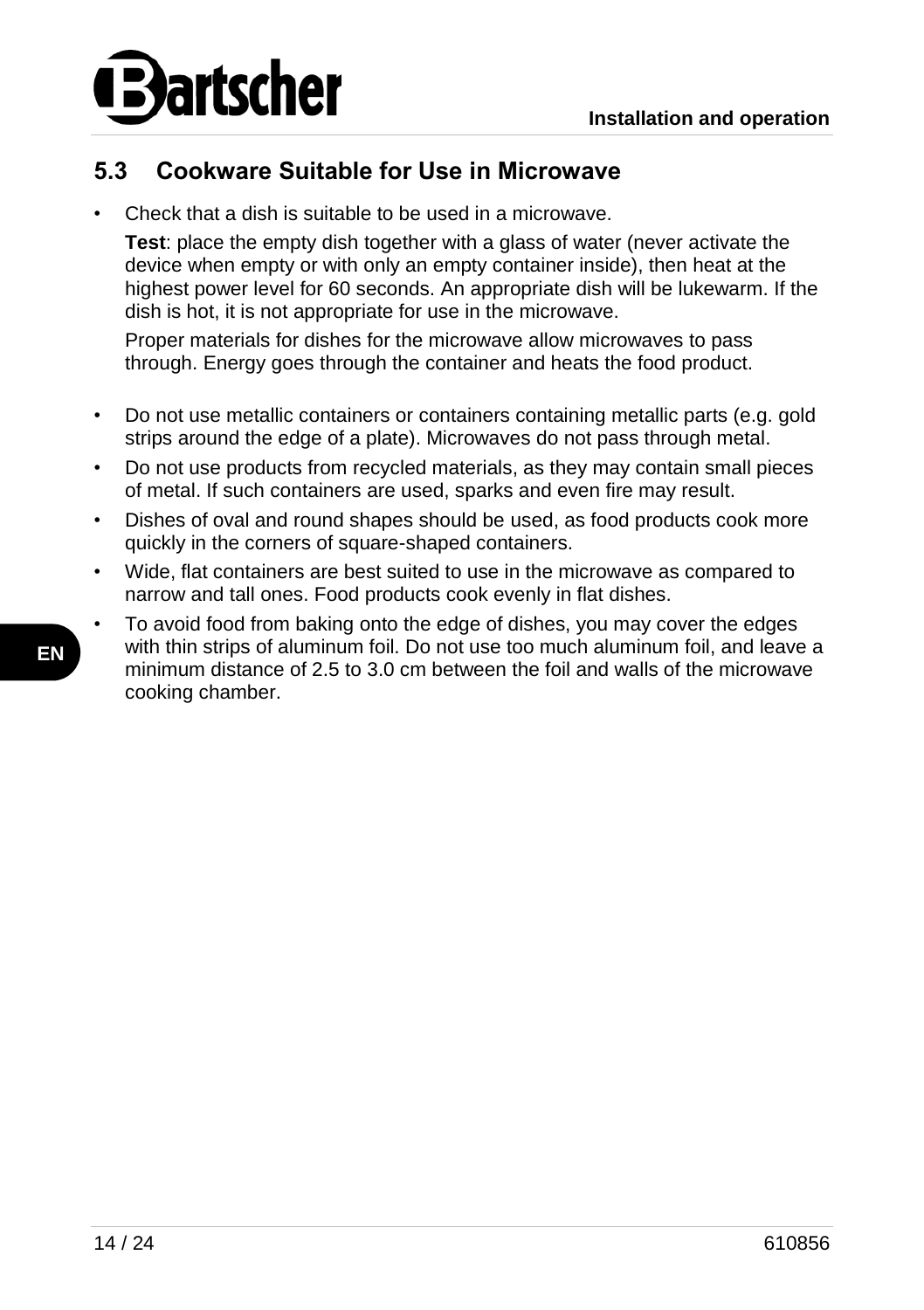

#### **Installation and operation**

| Cookware piece                                   | <b>Microwave</b><br>unit mode | Grill<br>mode | <b>Combine</b><br>d mode |
|--------------------------------------------------|-------------------------------|---------------|--------------------------|
| Heat resistant glass                             | yes                           | yes           | yes                      |
| High temperature non-resistant glass             | no                            | no            | no                       |
| Heat resistant ceramics                          | yes                           | yes           | yes                      |
| Plastic cookware suitable for<br>microwave units | yes                           | no            | no                       |
| Kitchen paper                                    | yes                           | no            | no                       |
| Metal tray / metal bowl                          | no                            | yes           | no                       |
| Metal grate                                      | no                            | yes           | no                       |
| Aluminium film & film container                  | no                            | yes           | no                       |

The below table will be helpful in selecting suitable cookware:

## <span id="page-16-0"></span>**5.4 Operation**

#### **Before Use**

- 1. Remove accessories from the appliance chamber.
- 2. Prior to first operation, clean the appliance and its equipment according to instructions in section **6 'Cleaning'**.
- 3. Leave the door open for the chamber to dry completely.

#### **Inserting Rotary Plate**

- 1. Insert the roller ring (7) in the groove in the bottom of the thermal processing chamber.
- 2. Put the rotary plate (8) at the bottom of the chamber with the ribbed side down and rotate it until it engages with the rotary plate drive (a).



*Fig. 2*

**EN**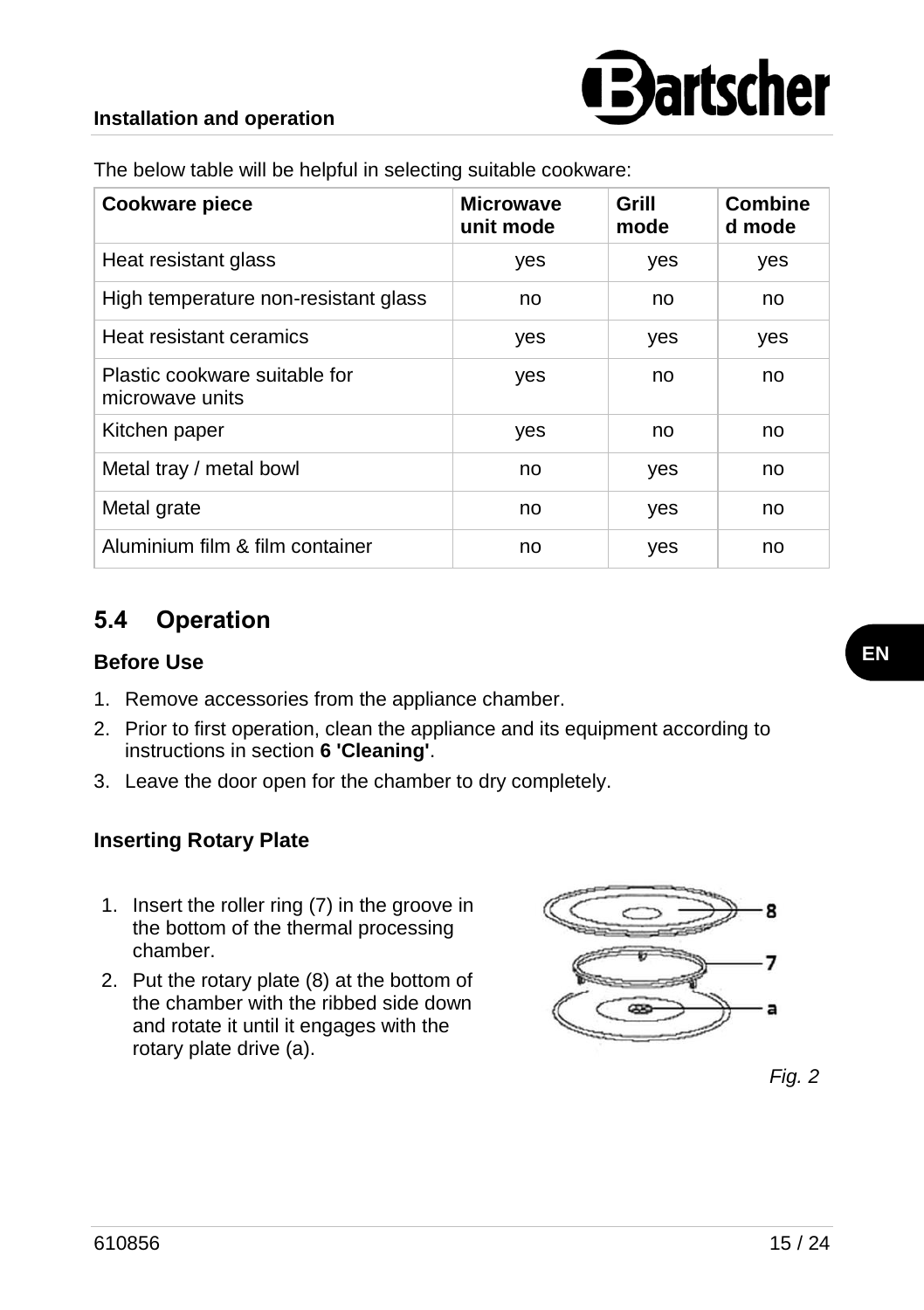

#### **Control Panel**



#### **A – Function selector knob**

a) Microwave unit functions

| Output levels |             | Output |
|---------------|-------------|--------|
| IY.           | Low         | 18%    |
| ∣∙ิ∙∙์∣       | Defrosting  | 36%    |
| ا ۱۶۶۶        | Medium      | 58%    |
| الألألار      | Medium high | 81%    |
| iSSSSS        | High        | 100%   |

- b)  $\mathsf{I} \mathsf{III}$  Grill function
- c) Combined functions:
	- Combi 1
	- Combi 2
	- Combi 3

**B** – **Timer knob** (0–30 min.)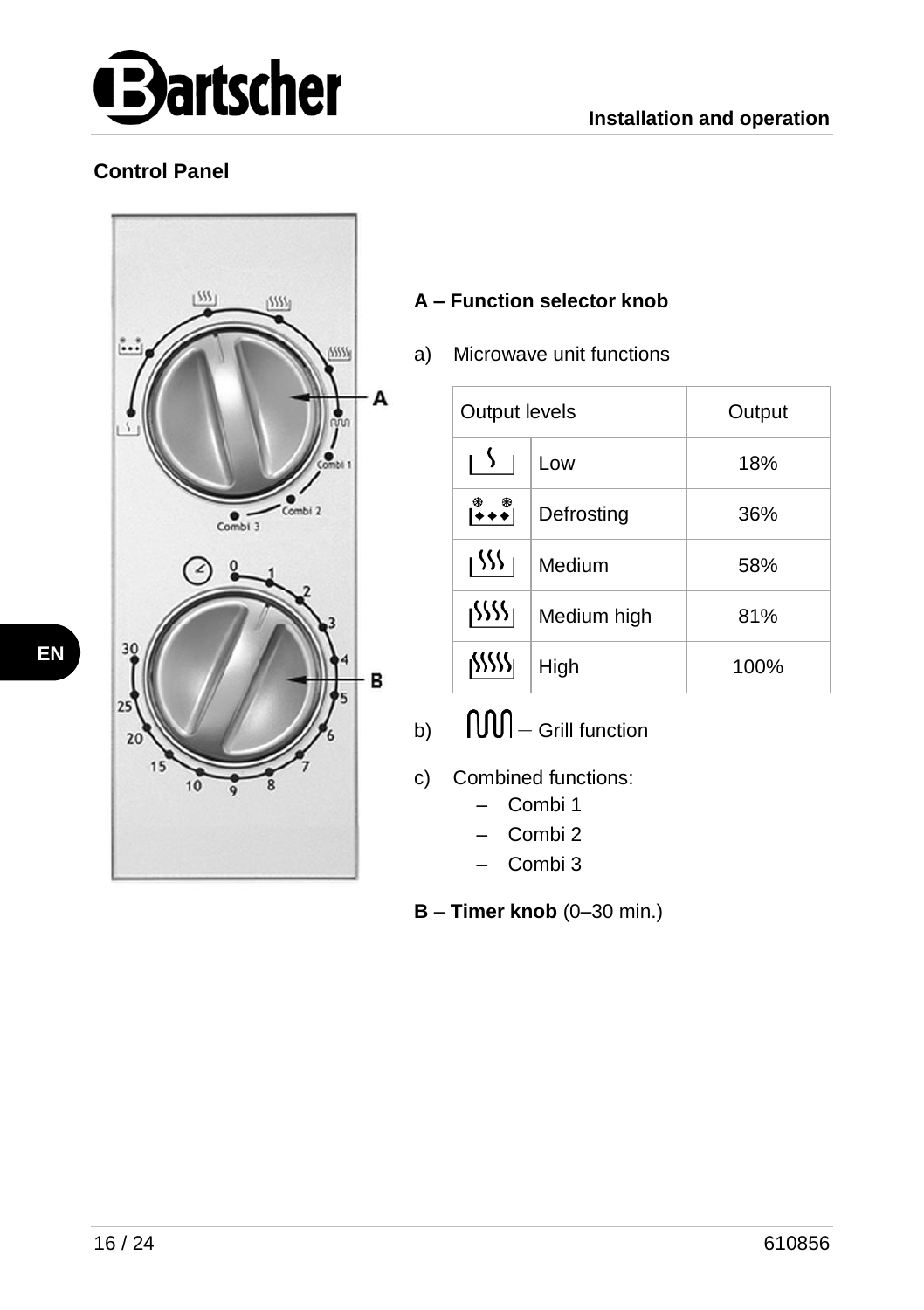

#### **Heating up Food**



#### **Risk of burns by hot cookware!**

Cookware may be very hot, as high temperature from food is being radiated.

Remove cookware using only oven mitts or kitchen dish-cloth.



#### **Risk of incineration!**

Observe the appliance especially with high output levels.

Reduce the output in the case of abnormal noises, pouring or bubbling of liquids.

1. Before each use, check if the rotary plate and roller ring are correctly set.

The thermal processing chamber must be clean; the roller ring must lie in the groove; the rotary plate must be snapped onto the drive of the rotary plate.

#### **NOTE:**

**Never use the appliance without the rotary plate and without a container with food nor without food in a container!**

**Nothing may protrude outside of the rotary plate edge.** 

**Do not heat up food directly on the rotary plate.** 

**When heating up a number of chunks / pieces, distribute them evenly in a cookware / container, so that they do not touch each other.**

- 2. Place a container with food on the rotary plate.
- 3. Close the appliance door.
- 4. Make sure that door seals are free of foreign objects and that the door closes securely.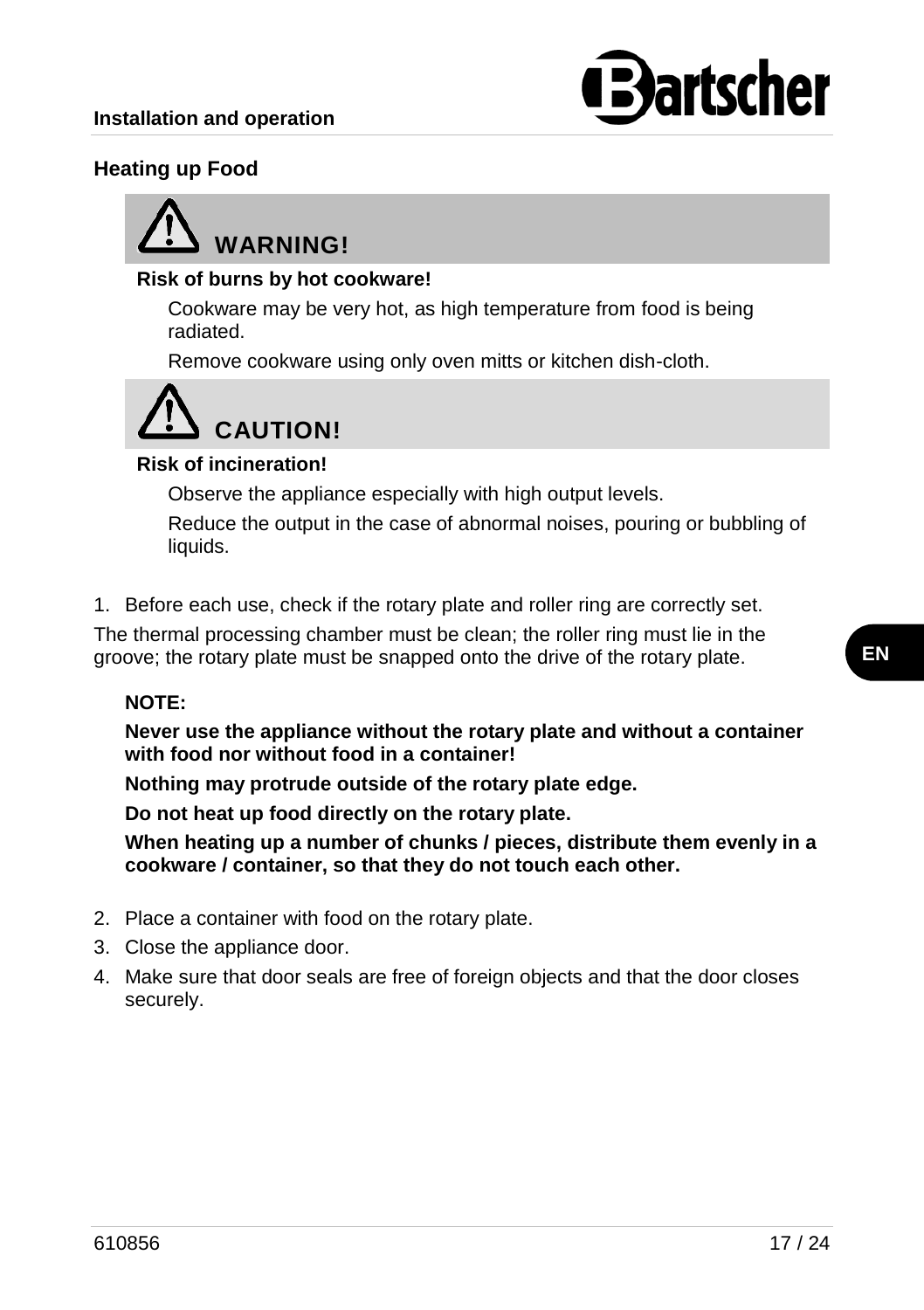# artscher

5. Using the right controller, set the required output level and thermal processing duration (1–30).

The thermal processing duration depends on the following food characteristics:

| initial temperature: | the lower, the longer the thermal processing<br>duration  |
|----------------------|-----------------------------------------------------------|
| density:             | the higher, the longer the thermal processing<br>duration |
| humidity:            | the lower, the longer the thermal processing<br>duration  |
| thickness:           | the larger, the longer the thermal processing<br>duration |
| weight:              | the larger, the longer the thermal processing<br>duration |

#### **NOTE!**

**As soon as the thermal processing time is set, the appliance starts to operate!**

The thermal processing chamber is lit, and the rotary plate is rotating.

- 6. Make sure that the rotary plate is always free to rotate.
- 7. Open the door in order to stop the appliance during operation.
- 8. When food is removed before the set time elapses or when the appliance is not in operation, always set the timer to '0'.

An acoustic signal is heard when the set time elapses.

9. Use the door handle to open the door and remove food.

# **Grill Function**

The appliance is equipped with the grill function. The grill function is particularly recommended for thin slices of meat, steaks, chops, meat sliced in narrow lanes and sausages. Moreover, the function is also suitable for hot sandwiches and au gratin dishes.

To use this appliance function:

- place the enclosed grill grate on the rotary plate,
- place food on the grill grate,
- place a suitable container on the rotary plate for collecting roast sauce or liquid from processed food,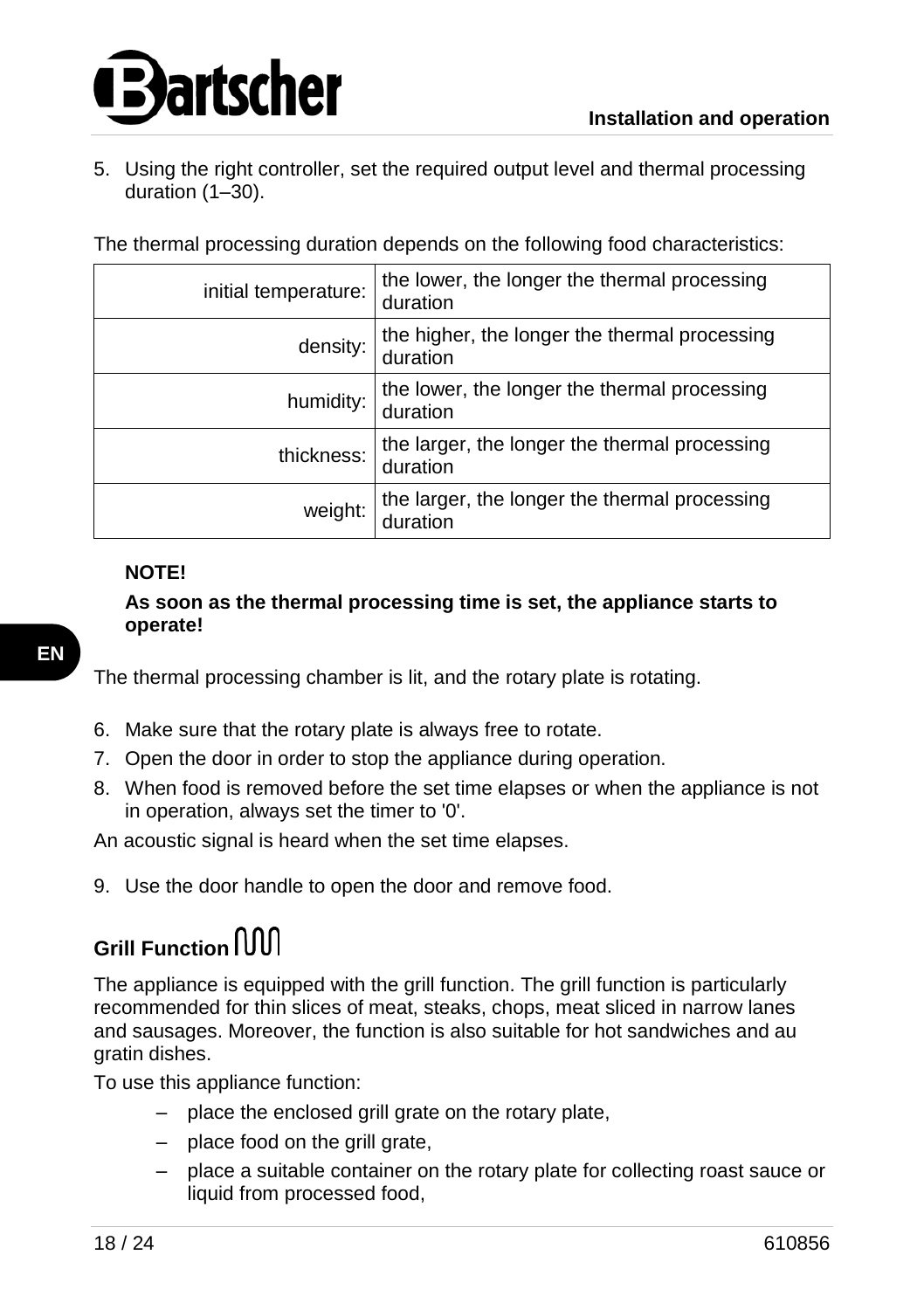

- close the appliance door,
- rotate the function control knob to the right, to set the grill function and prepare food.

#### **Combined Functions**

It is possible to combine in the appliance the function of microwave unit and grill for the purpose of defrosting, cooking, heating up and au gratin processing. Owing to this, some food obtain particular crispiness.

There are three possibilities to use combined functions:

In the case of combined programs, the microwave function operates interchangeably with the grill function. The percentage share of these functions is as follows and is factory default programmed:

| Program | Microwave unit<br>operation | Grill<br>operation | Suitable food                          |
|---------|-----------------------------|--------------------|----------------------------------------|
| Combi 1 | (30%)                       | (70%)              | Fish, au gratin dishes,<br>potatoes    |
| Combi 2 | (49%)                       | (51%)              | Puddings, omelettes, roast<br>potatoes |
| Combi 3 | (67%)                       | (33%)              | Poultry                                |

- 1. Select program and total duration.
- 2. Prepare food with the use of the selected program.

#### **Defrosting**

The function labeled  $\rightarrow$  (DEFROST) allows the easy defrosting of frozen food products. Energy created by the microwaves heats the external layer of the product, and the heat slowly seeps into the interior of the product. This ensures even defrosting of the food product.

- 1. Prior to defrosting, remove the packaging from the product.
- 2. Place the product on a plate.

While defrosting proceed in accordance with the following instruction:

Combi 1 Combi 2 Combi 3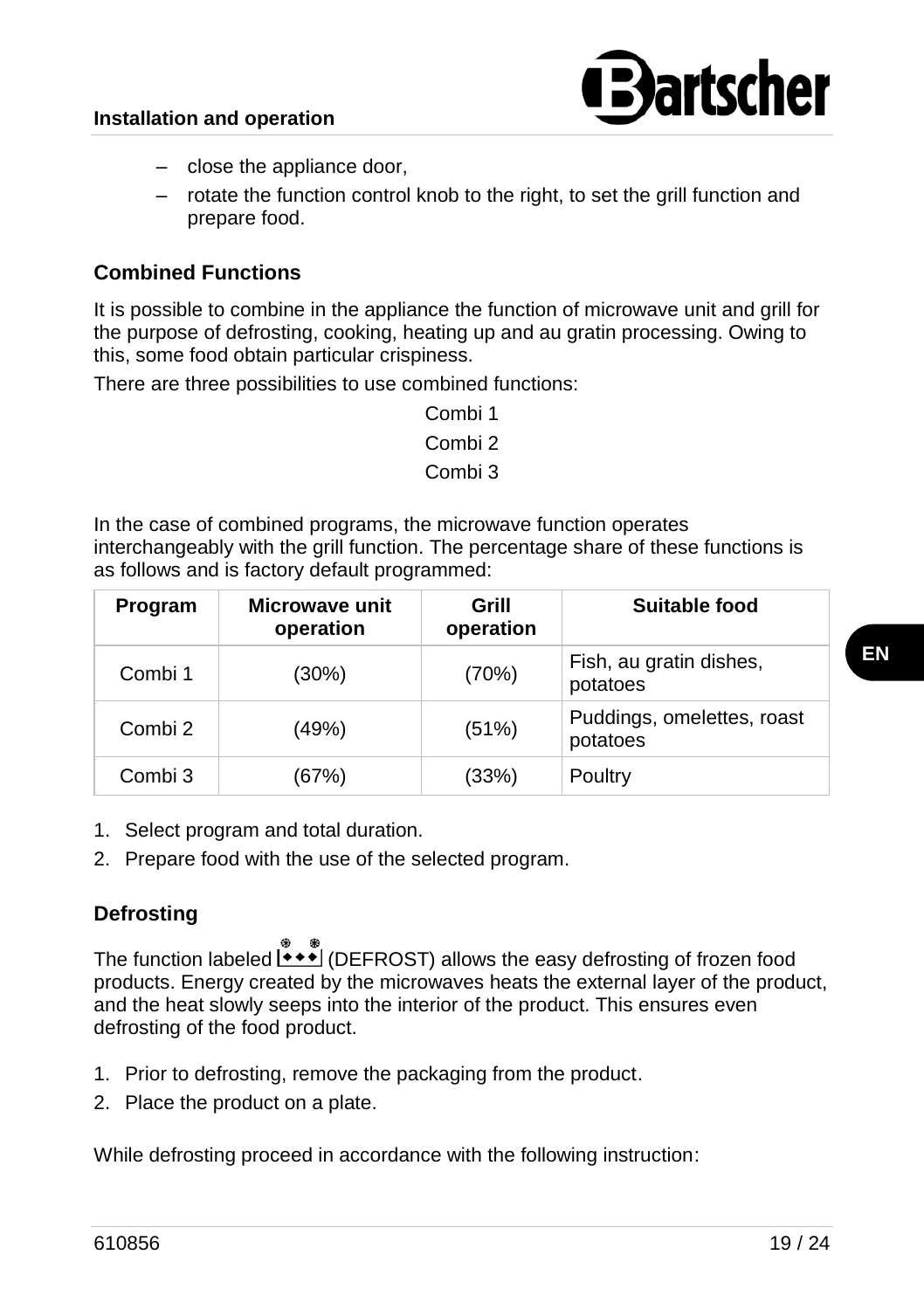

#### **Covering**

Food products should be covered, in order to:

- quicken their heating,
- avoid drying out,
- avoid splattering of grease in the cooking chamber,

Exceptions: bread, baked goods, breaded food products and products which are supposed to be crunchy should not be covered.

#### **Turning over / mixing**

Practically all food products should turned over and/or mixed at least once during defrosting.

1. Sticky pieces of food should be separated as quickly as is possible.

#### **Smaller portions**

Smaller portions defrost more evenly and quicker than larger ones.

1. Divide food products into smaller pieces prior to defrosting.

An entire meal can thus be quickly and easily prepared.

#### **Delicate foods**

Delicate foods such as pate / cakes, cream, cheese or bread should be only partially defrosted, and the defrosting process should be finished at room temperature. In this manner you will avoid a situation where the food is too hot on the outside while still frozen on the inside.

#### **Leaving dishes out**

The time for leaving dishes out following defrosting is very important, as it guarantees continuation of the defrosting process. After defrosting, the defrosted food product should be cooked as soon as possible. Do not re-freeze defrosted food products.

# <span id="page-21-0"></span>**6 Cleaning**

## <span id="page-21-1"></span>**6.1 Safety Instructions for Cleaning**

- Before cleaning, disconnect the appliance from the power supply.
- Leave the appliance to cool down completely.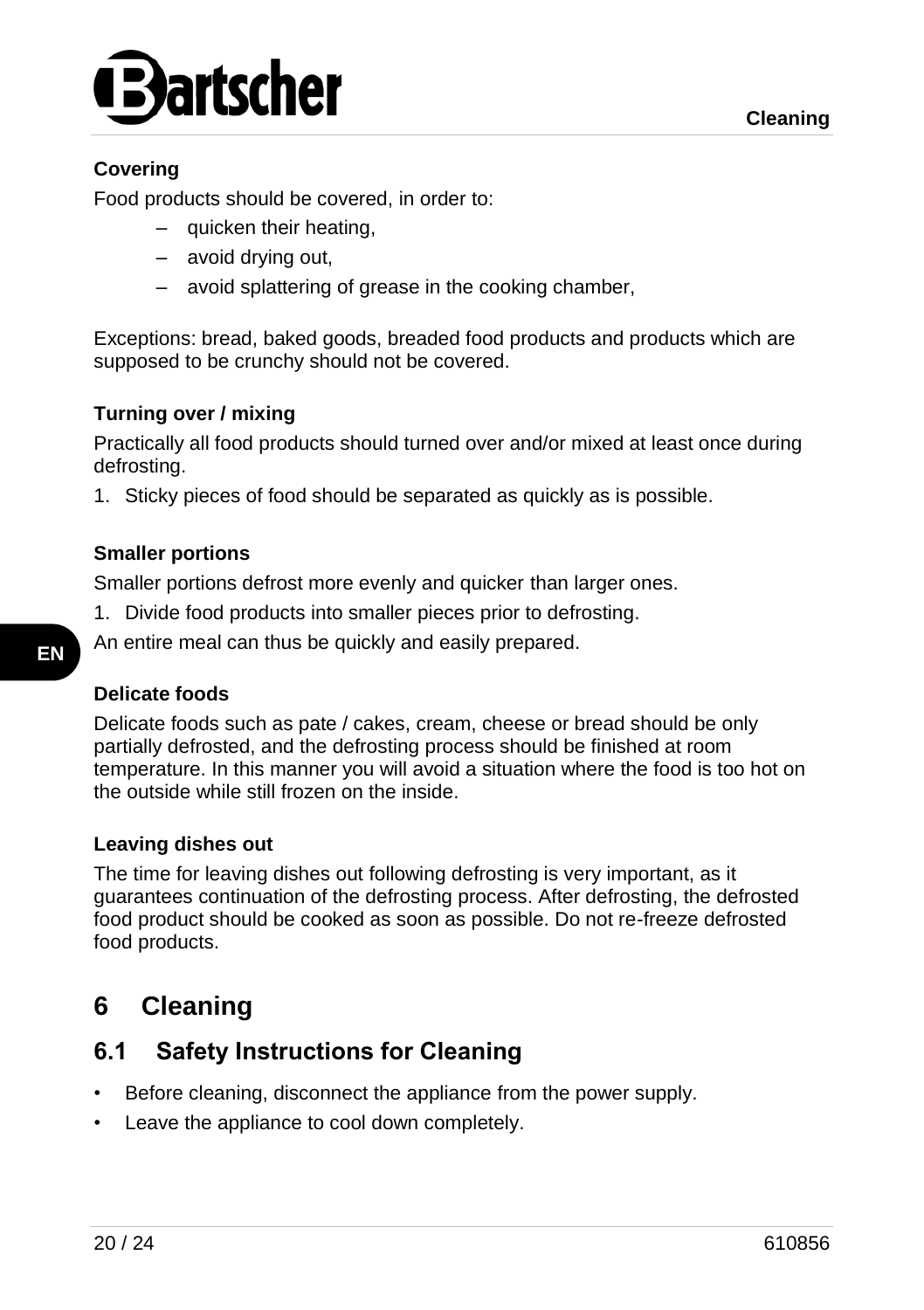#### **Cleaning**

- **Bartscher**
- Make sure water does not enter the appliance. Do not immerse the appliance in water or other liquids during cleaning. Do not clean the appliance with a pressurized water jet.
- Do not use any sharp or pointed, nor metal implements (knife, fork, etc.). Sharp or pointed implements may damage the appliance, and when in contact with live parts, they may cause electric shock.
- For cleaning, do not use any scouring agents that contain solvents nor corrosive cleaning agents. They may damage the surface.

# <span id="page-22-0"></span>**6.2 Cleaning**

- 1. Clean the appliance regularly after the end of each working day, or more frequently if needed.
- 2. Thoroughly remove all food left-overs and beverage remains from internal walls with a soft and damp cloth. With extensive soiling you may also use a mild cleaning agent.
- 3. Clean external surfaces with a soft, damp cloth. **NOTE!**

**To protect elements inside the appliance against damages, do not allow water to enter the appliance through ventilation openings.**

- 4. Wipe the door, door seals and neighbouring elements gently with a damp cloth.
- 5. Clean the control panel with a soft, damp cloth only. Leave the appliance door open to avoid accidental switching on.
- 6. Regularly clean the roller ring, rotary plate and grill grate with warm water and a mild cleaning agent, or in a dish-washer.
- 7. If condensed water is collecting on the inside and outside of the door, remove the humidity with a soft cloth.

**NOTE:**

#### **Condensed water is collecting when the appliance is used in conditions of high air humidity. The phenomenon of water condensing is normal.**

- 8. To remove odours from inside of the appliance, place a container suitable for use with microwave units filled with a cup of water, and one lemon juice and peel in the microwave unit for approx. 5 minutes.
- 9. Thoroughly dry the appliance and equipment with a dry, soft cloth.